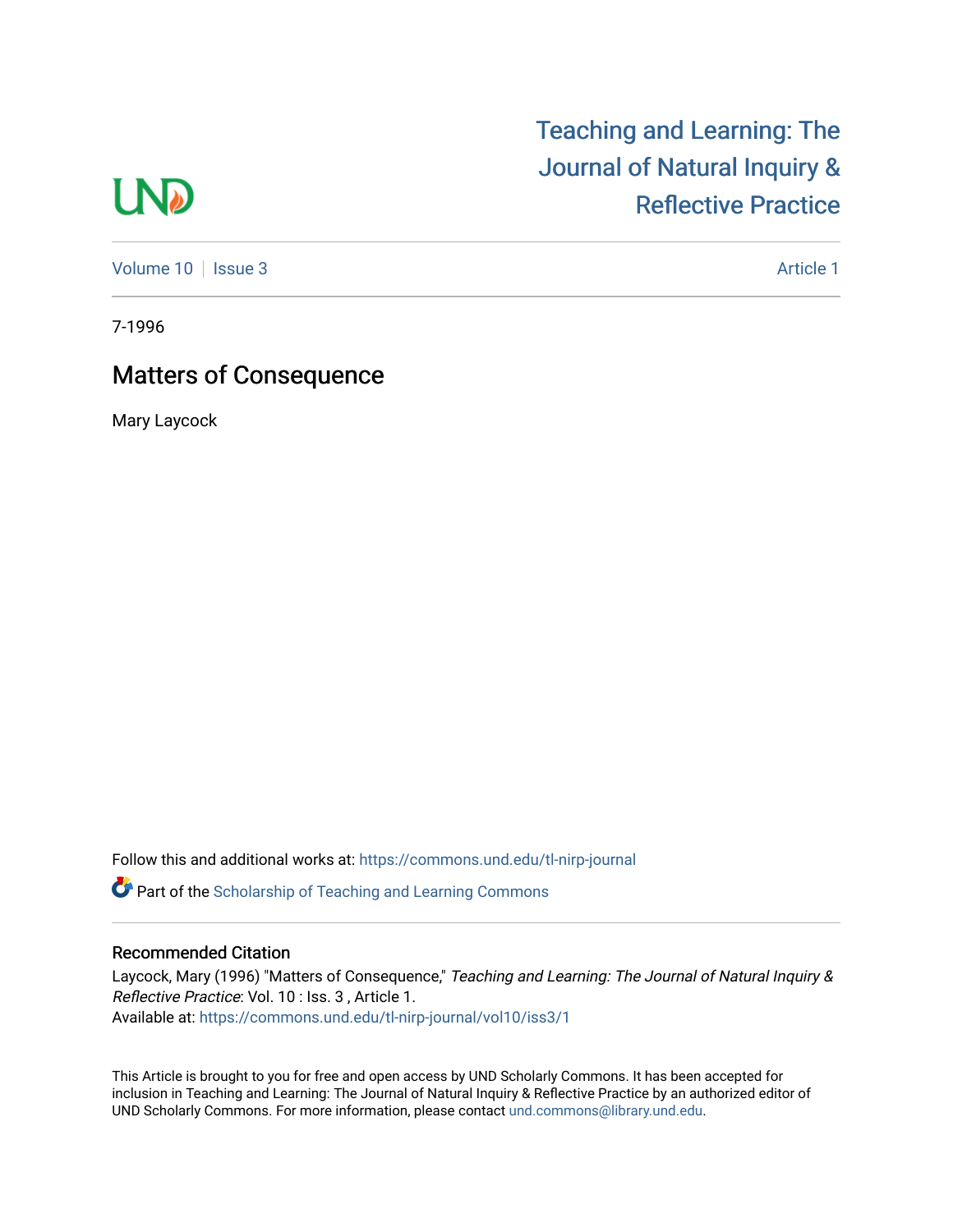#### **Matters of Consequence**

The June 1st Stand For Children event in Washington, DC, was my five-year-old granddaughter Christina's introduction to political activism.

When I first got word of plans for the event, I called my son and asked if Christi could participate with me and invited him and Christi's mom. Work-related complications prevented Christi's mom from joining us so it was just us three: my son Chris, my granddaughter Christi, and me (Mea Mau).

We arrived in DC the afternoon of May 31st and headed for the Smithsonian Museum of Natural History where Christi met her first prehistoric creatures. I haven't heard "Look! Look!" so continuously since my Dick and Jane basal reader days. Keeping up with Christi as she ran awestruck from one exhibit to the next was no mean feat, and insisting that she remain attached to us at the hand was impossible.

On our exhausted trek back to our hotel we halted at 1600 Pennsylvania Avenue. Chris was the one to say "Look!" but it was Christi who announced, "Mea Mau, it's the White House; my favorite president lives there!" (That turned out to be George Washington, not Bill Clinton, and a brief history lesson ensued. Christi's cheerful response was, "Oh yeah, Bill Clinton is my favorite president." She isn't hard to please.)

The morning of June 1st we headed back down 16th Street and onto the mall. As we approached the reflecting pool and looked towards the Lincoln Memorial we were gratified to realize that we were in the first wave of participants. We wove our way through the denser crowd listening to America Sings in front of the Memorial and made our way up the steps and into Mr. Lincoln's presence. Christi halted in silence looking up at the massive figure and thoughtful countenance of the 16th president. My son broke the silence by reminding her of a Ren and Stimpy show in which the statue played a prominent part, but his attempt at light-heartedness did not break Christi's moment of connection with a history she cannot yet comprehend.

Since it appeared that the Event would not be in full swing for some time, we decided to pay our respects at the Vietnam Veteran's Memorial Wall. Christi had scant interest in this structure but was fascinated by the flowers, notes, pictures, and a military medal and ribbon left by the living as a tribute to the honored dead. She reminded me, as she often does, that she will love me even when I'm dead like the people who are named on the surface of the wall.

By this time the hundreds of thousands of children and their families were arriving by bus and streaming into the area around the reflecting pool where they would listen as Marian Wright Edelman and dozens of prominent and ordinary citizens would address the issues of the Stand.

On the chance that you were out of the country or off the planet on June 1st, I'll list a few of our concerns.

We owe our children this day of support and a lifetime of commitment because:

### Every day in America

- children are killed by gunfire
- 2,660 babies are born into poverty
- 2,833 students drop out of school
- 8,493 children are reported abused or neglected

## Among Industrialized Countries, America Ranks:<br>12th among 15 nations in mathematics achie

- among 15 nations in mathematics achievement of 13-year-olds
- 16th in the living standards of our poorest children
- 18th in the gap between rich and poor children
- 18th in infant mortality